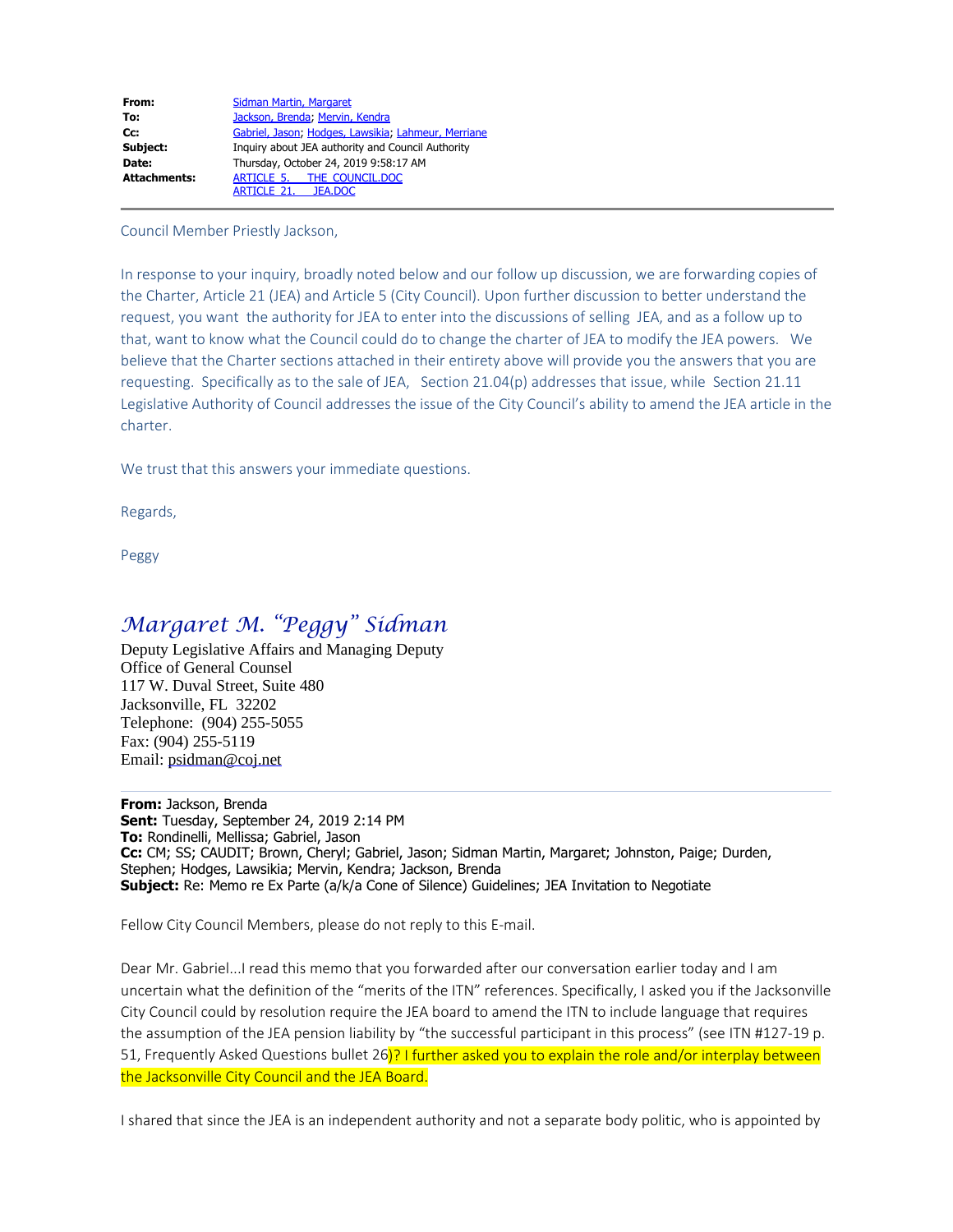the mayor and confirmed by the Jacksonville City Council, what precludes the Jacksonville City Council from acting on a resolution to amend the ITN.

I further shared that if the Jacksonville City Council could require or request the Duval County School Board to amend the proposed 1/2 cent sales tax to include additional considerations for nonprofit public charter schools, what prohibited a resolution requesting an amendment to the ITN.

I specifically asked this because of the current legislation pending before the Jacksonville City Council that requires the unfunded and potential pension liabilities to be assumed and funded by the City of Jacksonville. This legislation, Ordinance 2019-566, amends the Jacksonville Charter.

I shared with you my concerns regarding the quality of life and fiscal impact now and in the future for our Jacksonville residents. Specifically, I shared that we would price folks out of Jacksonville, similar to San Francisco, or diminish the quality of life, similarly to Detroit, with hundreds of millions of dollars in future pension liabilities.

We discussed my confusion with this legislation not being referred to the Rules Committee and how to get it so referred.

Most of our conversation addressed my concerns with the potential recapitalization event and the exclusion of language in the ITN that adequately addressed my concerns. To that end, to receive this memo prohibiting city council members from discussing "merits of the ITN" is troubling to say the least. It may appear that there's an attempt to marginalize and silence elected city council members further.

Please cite case law or other legal precedent that prohibits city council members from discussing the merits of the ITN. I must share that the opinion in the memo is novel to me.

Peace. Brenda A. Priestly Jackson District 10 Member Jacksonville City Council Sent from my iPhone

On Sep 24, 2019, at 12:55 PM, Rondinelli, Mellissa <MRondinelli@coj.net> wrote:

Dear Honorable Council Members:

Attached is a memo from the General Counsel regarding Ex Parte (a/k/a Cone of Silence) Guidelines related to the JEA ITN process as requested at the Special Meeting held on September 16, 2019. Please do not hesitate to contact Jason individually with any questions you may have.

Thank you,

## *Mellissa A. Rondinelli*

Office Administrator Executive Assistant to Jason R. Gabriel, General Counsel Office of General Counsel - City of Jacksonville